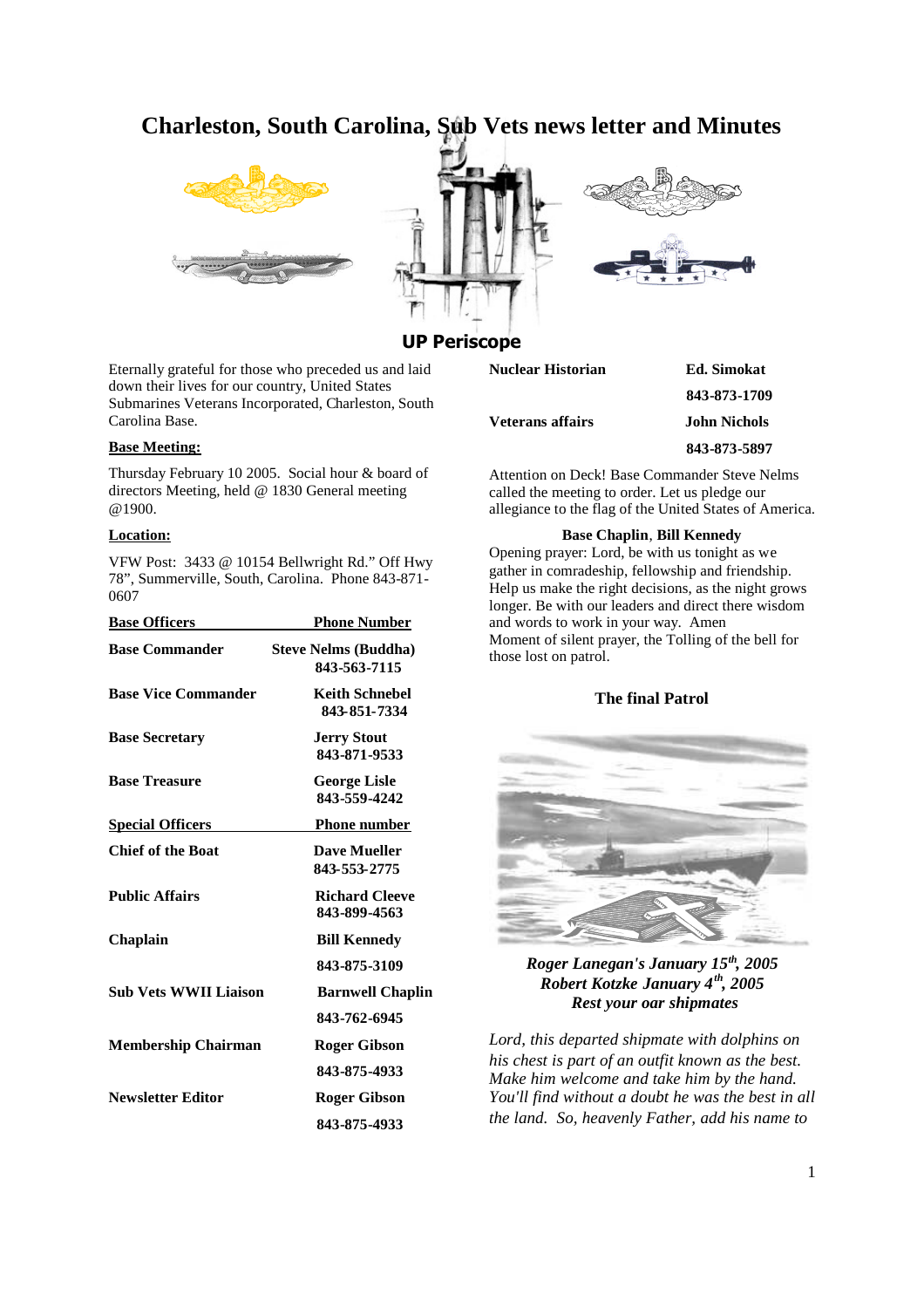*the roll of our departed ship mates still on patrol. Let them know that we who survive will always keep their memories alive.*

**February, WWII Subs Lost At Sea USS Shark 1 (SS-174) Feb, 11, 1942 USS Amberjack (SS-219) Feb, 16, 1943 USS Grayback (SS-208) Feb, 26, 1944 USS Trout (SS-202) Feb, 28, 1944 USS Barbel (SS-316) Feb, 4, 1945 USS Argonaut (SS 166) Feb 16 1943 USSVI Creed**

To perpetuate the memory of our shipmates who gave their lives in the pursuit of their duties while serving their country. That their dedication, deeds, and supreme sacrifice be a constant source of motivation toward greater accomplishments, Pledge loyalty and Patriotism to the United States Government.

# **Cob**

The board was polled "we have a "Quorum"

# **Minutes of the January 13th meeting**

Base Commander – Steven Nelms call to order.

INTRODUCTIONS New persons introduced including Shipmates Loveday, Bailey, Fulton, Dushane, Davis, Law and McRey. Welcome aboard.

TREASURY REPORT Financial report given by George. We continue to operate in the Black. A budget was presented for discussion and approval. Voted on and seconded.

SECRETARY REPORT December Minutes were not taken. Secretary reported the high level of success of retaining and signing up National Life Members in the Local Base.

STOREKEEPER REPORT Curly was on hand without the neck brace. Neck was jealous. Submarine Veterans jackets are still available. Cost is \$65.00. Make checks out to Curly. Be prepared for a cold winter.

CHAPLIN REPORT: I have sad news; our shipmate Robert Kotzke passed away last month our prayers are with his family. However we had some members who were down last month were not attending the meeting, one was shipmate

Snyder who had his knees operated on and is recovering. If any **veteran** has **tattered American Flags**, please forward it to Jerry Madison.

Bill Kennedy! Displayed; **extreme confidence** in his presentation he was not nervous!

PUBLIC AFFAIRS Richard Cleeve reported that additional pictures are available on the Web from the Christmas Party. He reported that there will be a new server as his regular hookup is departing for deeper oceans. The transition should go smoothly. Take a look under www.ussvich.com<sup>2</sup>

SUBVETS WWll All members of USSVI are encouraged to join Sub-Vets of WWII. There are approximately 38 member's remaining in the State of South Carolina. Lee reported RADM Anderson passed away at 99 years old. Adm. Anderson was a former skipper of the Thresher, prior to her lost. Nothing else to report! All are welcome to attend the monthly meeting at Ryan's Steakhouse. Additional members are needed to keep the organization going. There are only a handful of members. Meeting is held the  $3<sup>rd</sup>$  Thursday of every month. See Roger for details.

**Note! Please fill up the tip jar as the food is provided free of charge at the VFW**.

COB REPORT Several issues were discussed, including Casino Night, Scholarship, parties, Submarine License Plates. (Too much money and little commitment from the state)

The Christmas Party was a great success. Casino Night(s) are becoming successful several have been held so far and have brought (Us some profits which were given to the treasurer). COB went into detail on the upcoming events. COB stressed the importance of keeping the brotherhood alive in the organization and encouraged all to reach out to those they do not know.

Hans Vlam has Two Large Magnetic Submarine Car decals for sale, \$25.00 this will be sold as a set.

Parade Season went very well. Thank you to Miguel Emerson and Roger Gibson and float crew for keeping the Float ready for each parade event.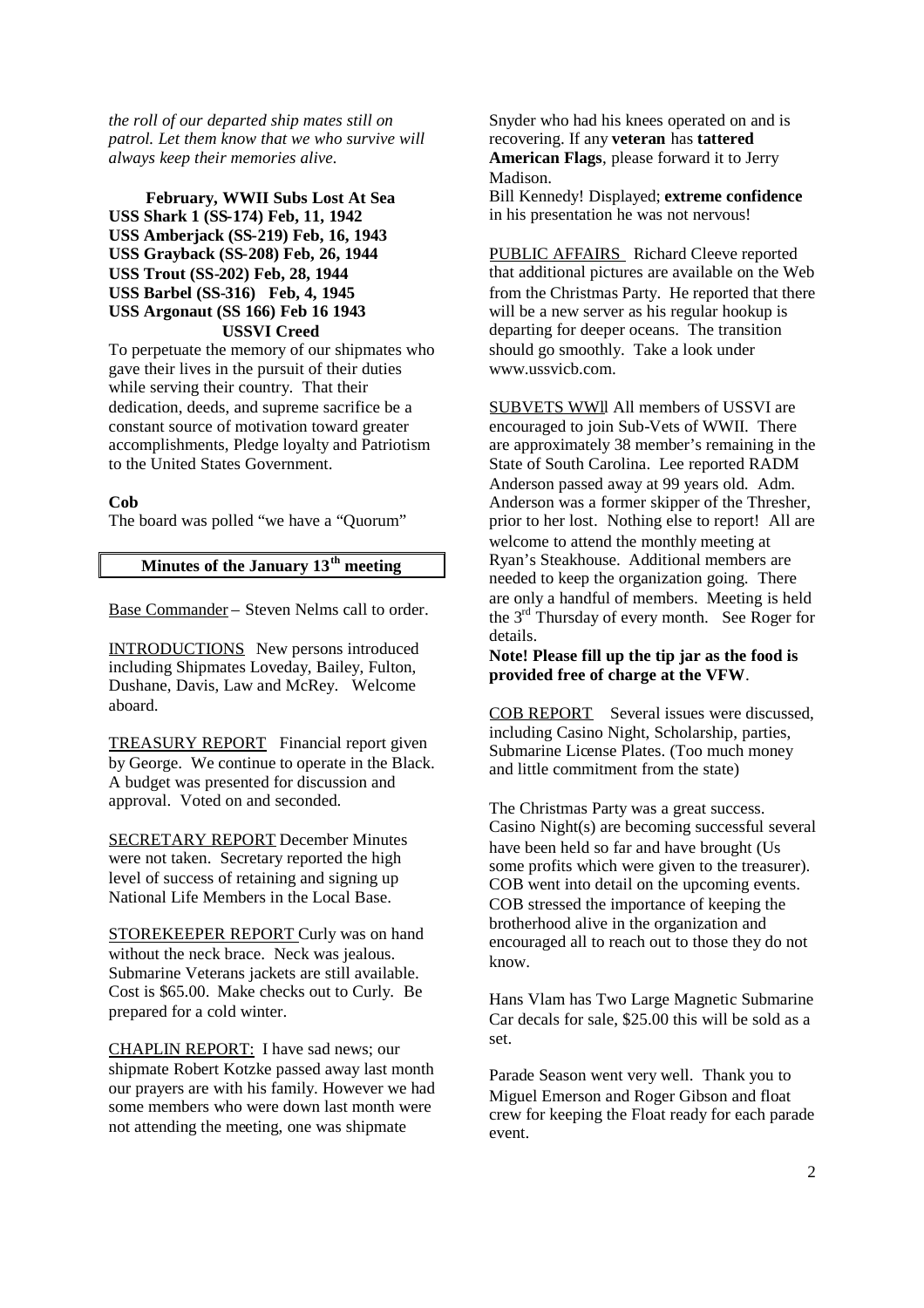#### STEERING COMMITTEE REPORT The

Amberjack Memorial does not have a set date. Stay tuned at regular bat channel, regular bat time for details. **(See Page 4 for details)**

The Hunley Memorial will be 17 Feb. 15 persons are needed. Event will be 17 Feb at 1900. Be there if you sign up!

Rodney McKanna showed the members the final result for the Cold War Memorial Bench inscription with Adm.Osborn Looks great, thank you Rodney for volunteering.

Oyster Roast will be held 5 March. Lee will have the steamer, Buddha will supply the trash cans, everyone else needs to bring a supply of (Oyster) knifes, but we also need members to help out.

Thank you to Stacy Power, Lee Allison and Jerry Stout for putting together the food for the Christmas party. There were 120 people there. It could have cost \$5.00 a head, however was provided free of charge. Vern Freshour volunteered to research other places to have the event in 2005 and beyond. We are outgrowing the Elk's Club, thanks Vern for helping.

# HOLLAND CLUB PRESENTATION Not Held

# GOOD OF THE ORDER

\*\* A Little David Working Party is requested to make small paint touch-ups. Santee-Cooper will provide material, Sub-Vets to supply the labor.

# NEW BUSINESS

Float Overhaul: More to follow.

Yard Sale! Planned for the spring, please keep you stuff until we are ready, were still looking for a location.

#### Meeting Adjourned by Base Commander.

\*End of minutes\*

### **Cobs inputs: Listen up!**

# **Sub Vets Oyster Roast at Buddha's**

1. When: Saturday 3/5/2005 at 1500 HRS until? ( spend the night if you want)

- 2. Where: At Buddha's place in Dorchester,  $SC$
- 3. How Much: Free to all Sub Vets and their guests ( bring whoever you want)
- 4. What must I bring?: Oyster eating utensils, Gloves, Knives etc. and warm clothes. (there will be a fire but it will be outside)Also your own lawn chairs
- 5. Menu: Oysters, Sauce, Fish Stew, Hot Dogs, Nana pudding(Banana Pudding) Cold Beer, Soft Drinks, Wine, and non alcoholic beer(if you want hard liquor bring your own we will provide the mix)
- 6. What is the only thing I have to do?
- 7. You must notify the COB ASAP if you are coming and the number of guests you are bringing (RSVP) by email or phone or in person. Men this is a freebie to all hands but to plan and order correctly it takes a good head count, we don't want to run out of anything. My contact information is below and if you don't know who I am always look for the young, handsome, intelligent, Torpedomen with no neck.

#### **H. L. Hunley Memorial Service**

Date: February 17, 2005 (Thursday) Time: 1900 hours (Arrive 20 to 30 minutes early)

Place: Sunrise Presbyterian Church 3222 Middle Street Sullivan's Island, S.C, 29482

Church located near intersection of Jasper Blvd. and Middle Street by Breech Inlet Uniform: Charleston Tuxedo, Blue Blazer w/Dolphins (large or small dolphins on breast pocket) White or Light Shirt, Dolphin Tie or dark blue tie Kaki Pants, Black Shoes, Top Coat/Overcoat Recommended (its cold on the beach)

The Charleston Base Submarine Veterans and WWII Submarine Veterans are invited to attend a Memorial Service honoring the 8 man crew of the Confederate Submarine H. L. Hunley along with the 5 crewmen of the USS Housatonic.

The Confederate Heritage Trust Committee has asked the Charleston Base to supply a *minimum* of 15 men to participate in the service. The more men (Sub-Vets) involved, the better our showing of support from the Charleston Base. Please make an effort to be there and bring your wives, girlfriends and children.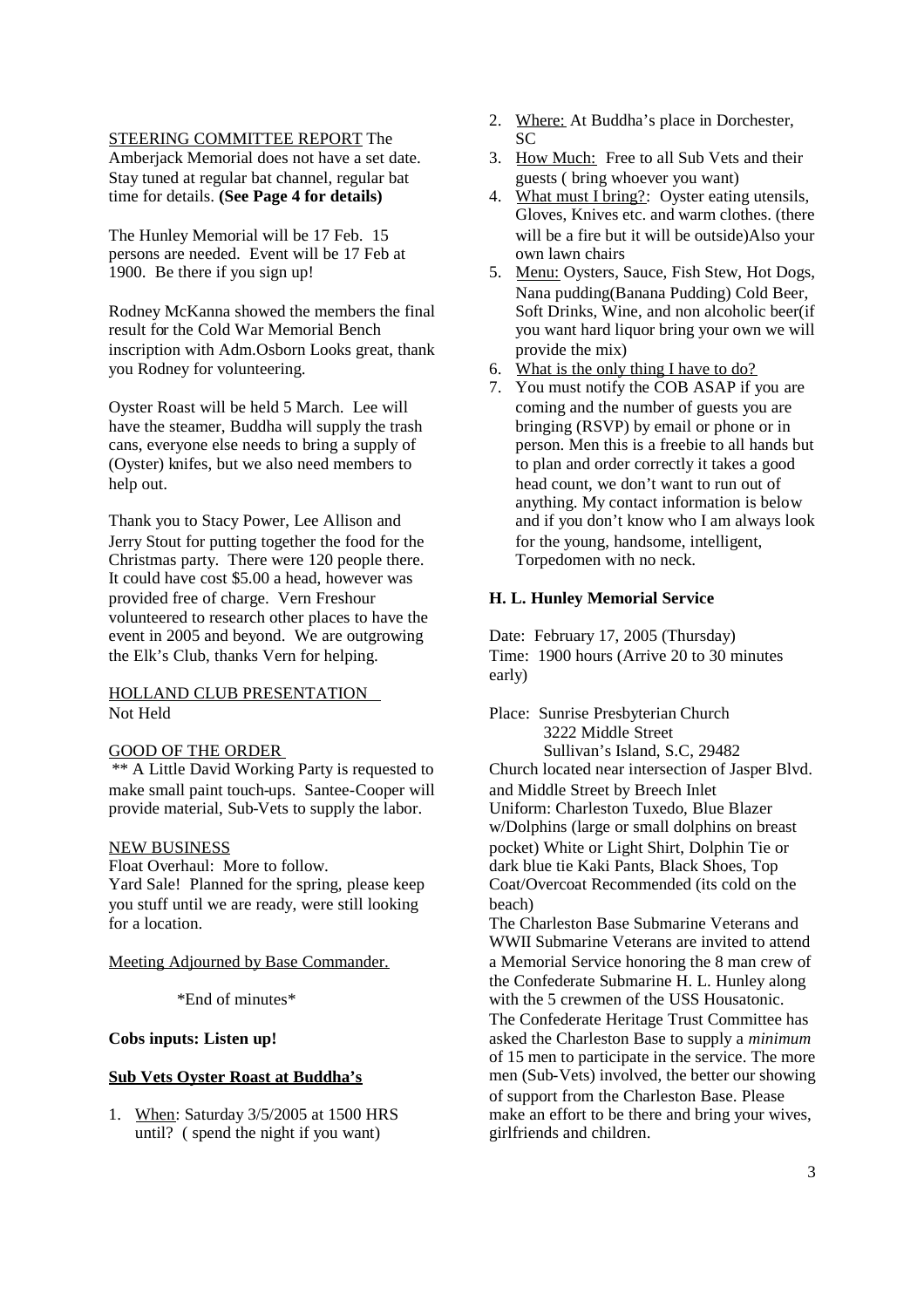Our job (*13* men) will be to sit in front of the church (in the choir loft just right of the pulpit as faced from the congregation) and at the appropriate time in the program, to step to the table at the front of the church, select a white rose from a basket, turn to the Lady Mourners seated in the front pew and present the rose to the next Mourner in succession. Presentation will start on your right as you face the Ladies. After presentation to your Lady Mourner, step back 2 paces and remain with your respective Mourner. After the preceding presenter has stepped back, the next Sub-Vet will leave the choir loft and do the same for the next Mourner. When the Rose Presentation has been completed, the Benediction will be given. After the benediction and on que by a designated person (probably the minister) each Sub-Vet will escort his Lady Mourner out of the church and down the hall into the Sanctuary. We will start with the Housatonic Ladies first followed by the Hunley Ladies. There we will get our coats and a lantern and proceed outside to fall in for the procession to Breech Inlet escorting the Lady Mourners for the Oceanside service. During the entire Oceanside service, please remain with your Lady Mourner, escorting her as necessary. i.e.: When she goes to the waters edge to throw her rose. On completion of the Oceanside ceremony, please assist your Lady Mourner and all other quests back to the front of the church. The Confederate Heritage Trust Committee will provide period lanterns for us to carry to illuminate the way. *I would also urge all Sub-Vets to carry a mini-flashlight with them as well*. The sandy path to the beach can be tricky to negotiate in the dark. The Lady Mourners will be dressed in 1860's period hoop dresses so your assistance will be greatly appreciated. Would also like for *two* more Sub-Vet volunteers to precede the march to Oceanside to carry the two flower wreaths and stands to set up on the beach. Then these two Sub-Vets could stand on the path to the waters edge where there is a slight drop off and with flashlights, light the way on this slight obstacle.

NOTE: It is usually very cold with sometimes strong winds this time of year so be sure to bring a heavy coat.

Shipmates, we received this from one of our shipmate's son: Mr. Mueller,

My name is Keith Lanegan and I am Roger Lanegan's son. I want to inform you that my father passed away on January 15th. His obituary will be in the Charleston newspaper today, Thursday the 27th. I saw numerous emails from you so I thought I should let you know.

#### **Additional COB notes**

# **Cold War Memorial**

You guys who went to the installation of the memorial bench you missed it, it was so cold that Jim Eckles was resonating at 400 hertz, it took two of us to keep him from vibrating out to the parking lot, and it was that cold! The bench looked perfect; they really did an outstanding job on the engraving, check the web site for photos.

# **USS Amberjack Memorial 2/12/2005 Saturday 1300 Hrs at Ladson VFW**

(Same room we have our meetings in) Uniform is khaki pants blue shirt and vest with blue ball caps Come early and help set up

### **More info from!**

**National** on dues and dinks, yes they are right on top of it as we said the first of the month if you're not paid you will be dink! And April you will be dropped from the roll's.

Don't you hate this annual chase of members up to the last possible moment? Somehow we need to convince our Annual members to renew by Jan 1st rather than waiting until the last possible minute. It creates a lot more work for you, the rest of the Base leadership and for the national office.

To help mitigate that problem, nationally we've established a 5 yr and 3 year membership in addition to the standard one year membership.

Some bases are using a similar schedule for Base dues, for the same reason. For example, if Base dues are \$ 10/yr then 5 years becomes \$ 45 and 3 years becomes \$ 27. To the extent that the members take advantage of the longer terms, it makes the renewal process a bit easier in future.

# **USSVI National Dues are:**

NATIONAL 1 Year \$20, 3 year \$55, 5 year \$90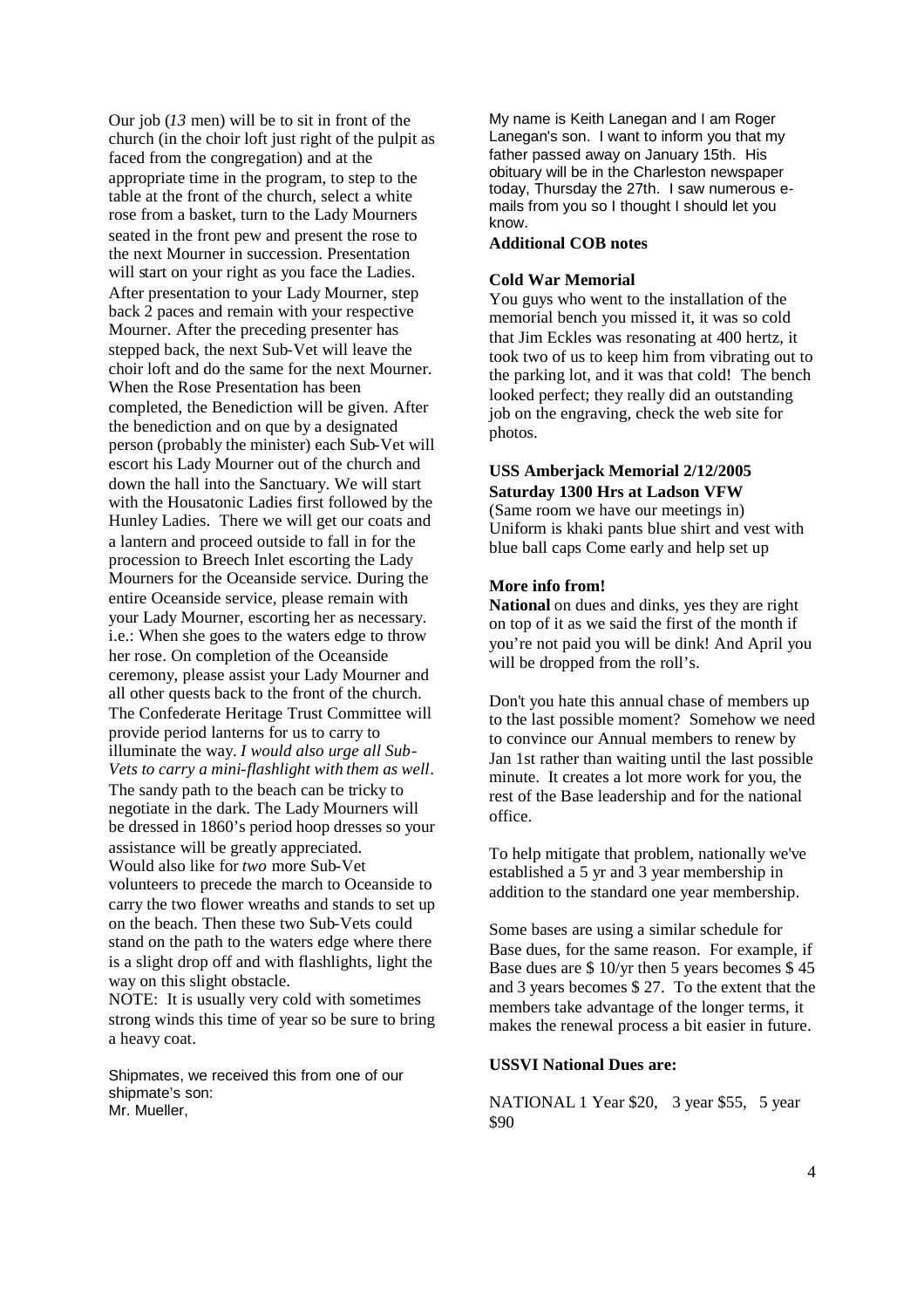LIFE MEMBER Age 76+ \$100, 66-75 \$200, 56-65 \$300, 46-55 \$400 thru 45 - \$500 Fraternally: **Patrick Householder** NJVC and Nat'l Membership Chair

Just FYI, according to the Nat'l Database dated 1/20/05, **your un-renewed** base (primary) annual members include:

R04=Regular Membership paid through 2004 A04=Associate Membership paid through 2004 **These are the Dinks!!! National and our base**

| <b>Last Name</b>    | <b>First Name Status</b> |                 |
|---------------------|--------------------------|-----------------|
| <b>BECKER</b>       | Gary                     | R05 (PD)        |
| BLAD                | R. Eric                  | R04             |
| <b>BROWN</b>        | Walter S.                | R04             |
| <b>CHOLLET</b>      | Mark D.                  | R04             |
| <b>DAVIS</b>        | Pat                      | R05 (PD)        |
| <b>DAVIS</b>        | Danny L                  | R <sub>04</sub> |
| <b>DENTZMAN</b>     | Richard                  | R <sub>04</sub> |
| De Witt             | Jim                      | R04             |
| <b>FRIEDMAN</b>     | Gerald A.                | R04             |
| GAWRONSKIJJoseph E. |                          | R <sub>04</sub> |
| <b>HAMN</b>         | Albert S                 | R <sub>04</sub> |
| <b>HENDRIX</b>      | Larry                    | R <sub>04</sub> |
| <b>HUNT</b>         | Dean                     | R04             |
| <b>HUTCHISON</b>    | Kenneth M.               | R04             |
| <b>LABBY</b>        | David G.                 | R04(?)          |
| La ROSE             | Joseph                   | R04             |
| <b>LAVERGNE</b>     | R.J.                     | R04             |
| <b>LUNN</b>         | Joseph S.                | R <sub>04</sub> |
| <b>MADISON III</b>  | James J.                 | R05 (PD)        |
| Mc CLOUD            | Richard                  | R <sub>04</sub> |
| <b>MEYERS</b>       | Robert                   | R04             |
| <b>PIERCE</b>       | Dennis                   | R <sub>04</sub> |
| <b>RIGG</b>         | E. Duane                 | R04             |
| <b>SAULS</b>        | Ed                       | R04(?)          |
| <b>SICKLE</b>       | <b>James Terry</b>       | R <sub>04</sub> |
| <b>SMITH</b>        | Mike                     | R <sub>04</sub> |
| <b>STITELY</b>      | Barry K.                 | R04             |
| <b>STRUKELY</b>     | Lawrence E. R04          |                 |
| <b>YINGLING</b>     | Thomas G.                | R <sub>04</sub> |

## **From district four our Commander!**

Gentlemen: For whatever reason the contact and reservation information was not provided on the Resignation form in this issue of American Submarine.

Please forward the following to your Base Members so that the **non Website members may make their reservations** and/or information contacts with the Hyatt without having to track down the contact points. For Reservations, please call the Hyatt at 816- 421-1234 Don't forget to mention you want the Submarine Veteran Convention Rate! For other Contact information 2345 McGee Street Kansas City, MO 64108 Phone 816-421-1234 (Fax) 816-435-4190

#### **Replacement for District four Commander!**

John Markiewicz, of First Coast Base has withdrawn his name as a candidate for Dist 4 Cdr. This leaves the position open for 2005. No one else has volunteered for the job. Talk to your members and if anyone wants to put their hat into the ring let the ERD and me know who they are. Appreciate your help on this.

For general information the National Sect. had to resign and John took his place.

Dennis D-4 Cdr.

#### **From the editor!**

I know you see me at the table at the meetings always asking you to sign the **LOG** all the time and during the meetings I and the Cob are reminding you to sign so we can get a correct head count, well the last meeting the **Cob** pulled a good one on the members it's called **"Incentive"** a **bottle** of **Crown Royal** was given away by calling a number from the sign in log**,** so take notice and sign in! **(You might win a prize)**

For those having birthdays; this and next month have a **Happy birthday**.

I didn't get any inputs for the news letter.